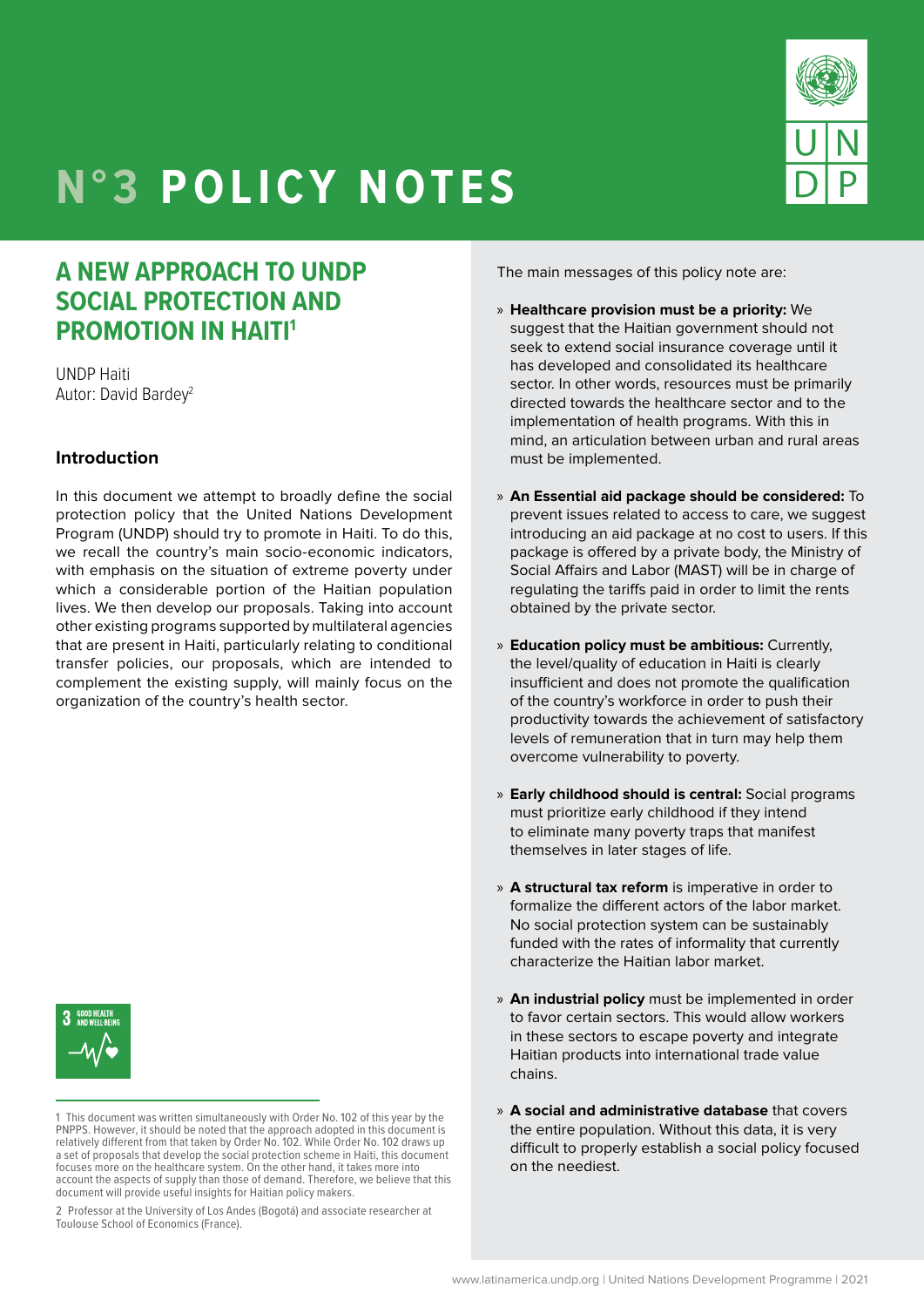

### The Health and Social Situation in Haiti

Haiti is the poorest country in the Western Hemisphere, with a gross domestic product (GDP) per capita of \$ 870 in 2018 and a corresponding Human Development Index that ranks it at 169 out of 189 countries. According to the Human Capital Index, children born today in Haiti reach only 45% of their potential at adulthood that they could have benefited from full education and health. More than 6 million Haitians live below the poverty line on less than \$ 2.41 a day, and over 2.5 million have fallen below the extreme poverty line on less than \$ 1.23 a day.

Due to the low level of national production, the Haitian economy largely depends on remittances sent by the country's diaspora. The amount of these transfers is estimated between 27% (MAST) and 40% of Haitian GDP (Intelligence Unit). Regardless of the percentage considered, it represents the country's primary source of foreign exchange, well ahead of net merchandise exports.

Poverty in Haiti is tightly linked to income inequality. It is indeed one of the most unequal countries in the world with a Gini coefficient estimated at 0.61. Moreover, 41.3% of the population has an average deprivation score of 48% while severe multidimensional poverty affects 18.5% of its inhabitants.

These numbers go hand in hand with a great deal of informality in the labor market, which must be taken into account when choosing between different types of social protection mechanisms. According to a study conducted by the World Bank in 2012, 80.4% of workers could be considered as informal while 73% of those who are employed could be considered as self-employed, which is equivalent to saying they are not enrolled in any social protection scheme. Rural areas, and therefore the agricultural sector, are subject to even more acute informality compared to the rest of the country.

In addition to this panorama of poverty, Haitians are commonly exposed to covariate shocks, including natural disasters. During the earthquake of 2010, the material losses amounted to 120% of the GDP of that same year, while Hurricane Matthew generated losses which reached approximately a quarter of the GDP for 2016. Despite the magnitude of these natural disasters and their consequences on the productive apparatus of the Haitian economy, national production did not catch up during the years that followed. This phenomenon clearly reveals a profound weakness of the country's institutions.

## Proposal for a Social Protection and Promotion Policy in Haiti

Labor market informality is so high in Haiti that it is unrealistic to create social insurance for informal workers, or more generally, for all those who do not contribute to a social insurance fund. In addition, tax revenues generated by income tax are far too low and too concentrated on a minority of individuals. Thus, financing social protection through income tax would lead to greater tax evasion. In other words, financing social protection through a mechanism of social contributions or income tax would mainly reinforce informality in the labor market. The introduction of social insurance could reinforce an already extreme poverty trap effect if we recall that less than 5% of Haitians work in a formal setting. Furthermore, social insurance may be exposed to the risk of a "virtualization" of social protection, meaning that beneficiaries would have an insurance card which would not necessarily guarantee real access to healthcare. Considering the long tradition of social programs in Haiti which present objectives that are completely disconnected from reality and therefore quite unachievable, it is preferable to have ambitions that are much more reasonable, and which can materialize gradually.

The creation of a social insurance system would make sense if there was a relatively well-structured health system, especially in terms of hospitals and town medical centers. Indeed, the rationality behind introducing an



More than6 million Haitians live below the poverty line on less than \$ 2.41 a day



over 2.5 million have fallen below the extreme poverty line on less than \$ 1.23 a day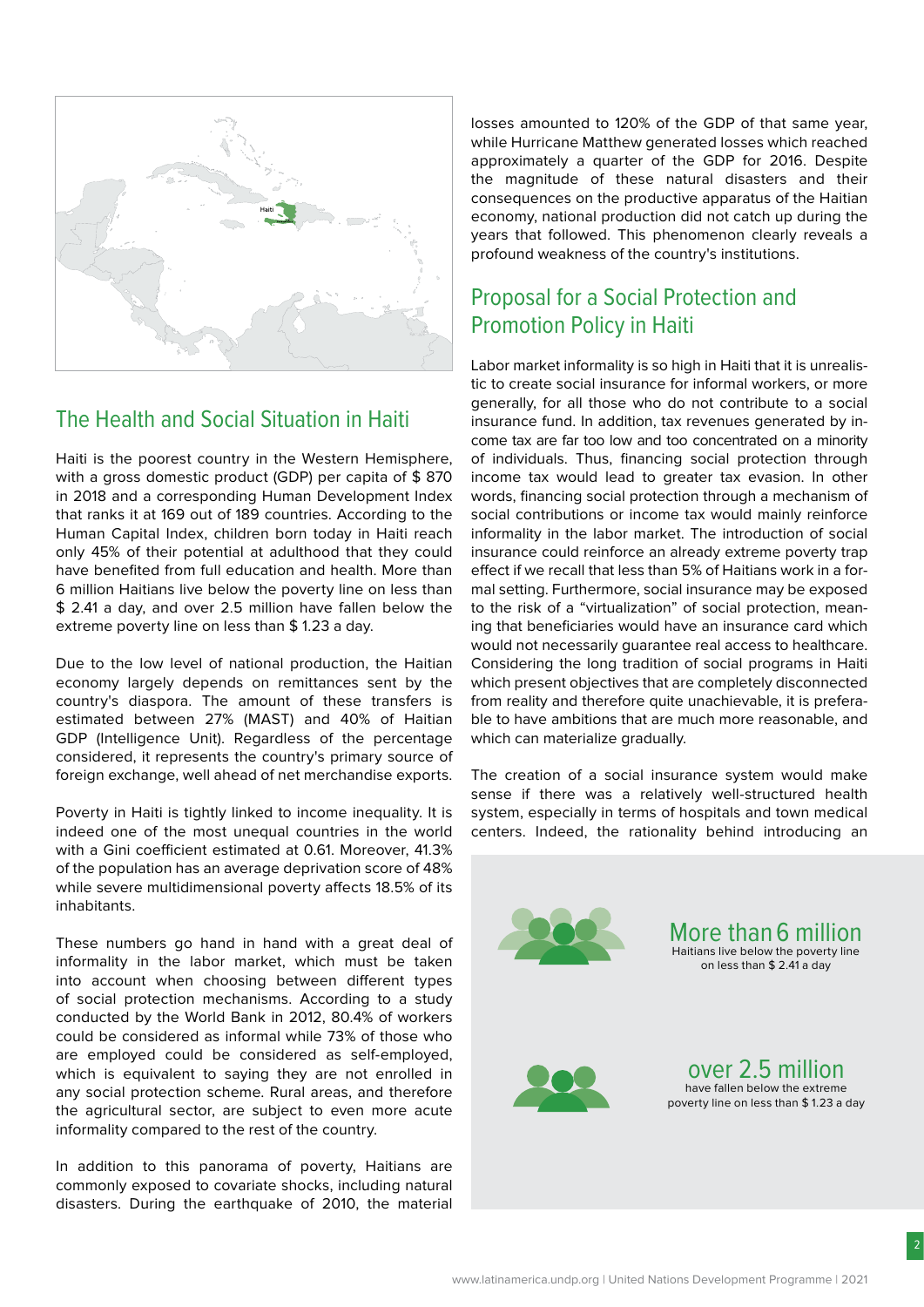insurance scheme is to be able to regulate and ration the supply of care by controlling the rents that can be obtained by healthcare providers in a situation of oligopoly or monopolistic competition. The Haitian health system is not yet at this stage, so it would be premature to implement health insurance schemes before having sufficiently developed and consolidated the provision of healthcare in the country.

The intermediation of insurance brokers or social insurance funds systematically generates management costs, generally between 5-15% of the resources allocated, depending on the country. In line with the previous point, investing these resources in the intermediation and management of health risk will make sense when the health sector itself and its associated services will be sufficiently developed. As this is not currently the case, it is preferable to "save" these resources and allocate them directly to investments in infrastructure or health services for the Haitian population.

Given the little information MAST has about the Haitian population, it would be illusory to achieve universal coverage. Paradoxically, this difficulty may be further increased if social insurance coverage is established in a focalized and gradual manner. Indeed, focalizing requires more detailed information that is not currently available to MAST. On the contrary, it is easier to expand and distribute healthcare provision in the country based on more aggregated demographic data and modern geo-referencing strategies. In other words, under current conditions, it is much easier to achieve universal access to healthcare by focusing on expanding its supply.

To accomplish this, it is important to start by establishing a precise diagnosis on the current state of healthcare provision. Hence, precise information on the healthcare provision must be readily available, especially for town healthcare centers and hospitals in each of the country's departments. This information should also contain the transport times involved in accessing healthcare within rural areas. Likewise, the diagnosis should take into account all the healthcare structures currently managed by NGOs, while specifying whether these structures are temporary or permanent.

Once the diagnosis is established, measures must be taken to extend provision of healthcare services. With the help of international cooperation (and associated funding), the Haitian State must initiate significant investments in infrastructure in the health sector. The location of these facilities should complement the existing network while considering the minimization of transport costs for residents, since these costs often constitute a first barrier in the access to healthcare, especially in rural areas.

### This diagnosis will also be useful to implement promotion and information campaigns and chose the location of health centers.

As is also proposed in the document produced by MAST, it seems desirable to us that healthcare teams go to rural areas with the aim of preventing health risks, screening for certain diseases and sending those in sensitive condition to health centers or hospitals in urban areas (these benefiting from more equipment) in a timely manner. These healthcare teams must be able to rely on a local team of nurses who can provide first aid and who have a sufficient level of involvement with their respective communities.

In order to compensate for the virtual absence of coverage against health expenditure associated risks, it seems important to us that the Haitian State defines an essential healthcare aid package, large enough to minimize the problems related to access. For healthcare services offered by private structures, MAST must set up a regulated pricing system in order to control the market power of these structures. MAST must also articulate its public provision of services in close connection to the private alternatives. In the absence of a health insurance system extended to the entire population, the free provision of such an aid package is an alternative way of guaranteeing universal access to main healthcare services.

Given the precarity of land infrastructure in many areas of the country (and the insecurity that characterizes some routes), we believe that the Haitian State should promote the adoption of disruptive technologies to transport certain health materials in rural areas. In the same vein, telemedicine programs could be set up to take into account the difficulties of traveling throughout the country.

As the MAST document proposes, it is crucial to redouble efforts aimed at the protection of infants and children. This is essential because it is customary for health prevention and promotion policies to be circulated within the school environment. A public provision of preschool-education and education must ensure that any family, regardless of income, is able to educate their children. Teachers must follow a training program to improve their teaching standards.

The recommendations made by the MAST document clearly point towards the right direction with regard to programs that combat malnutrition. Indeed, many studies identify a link between the problems of malnutrition which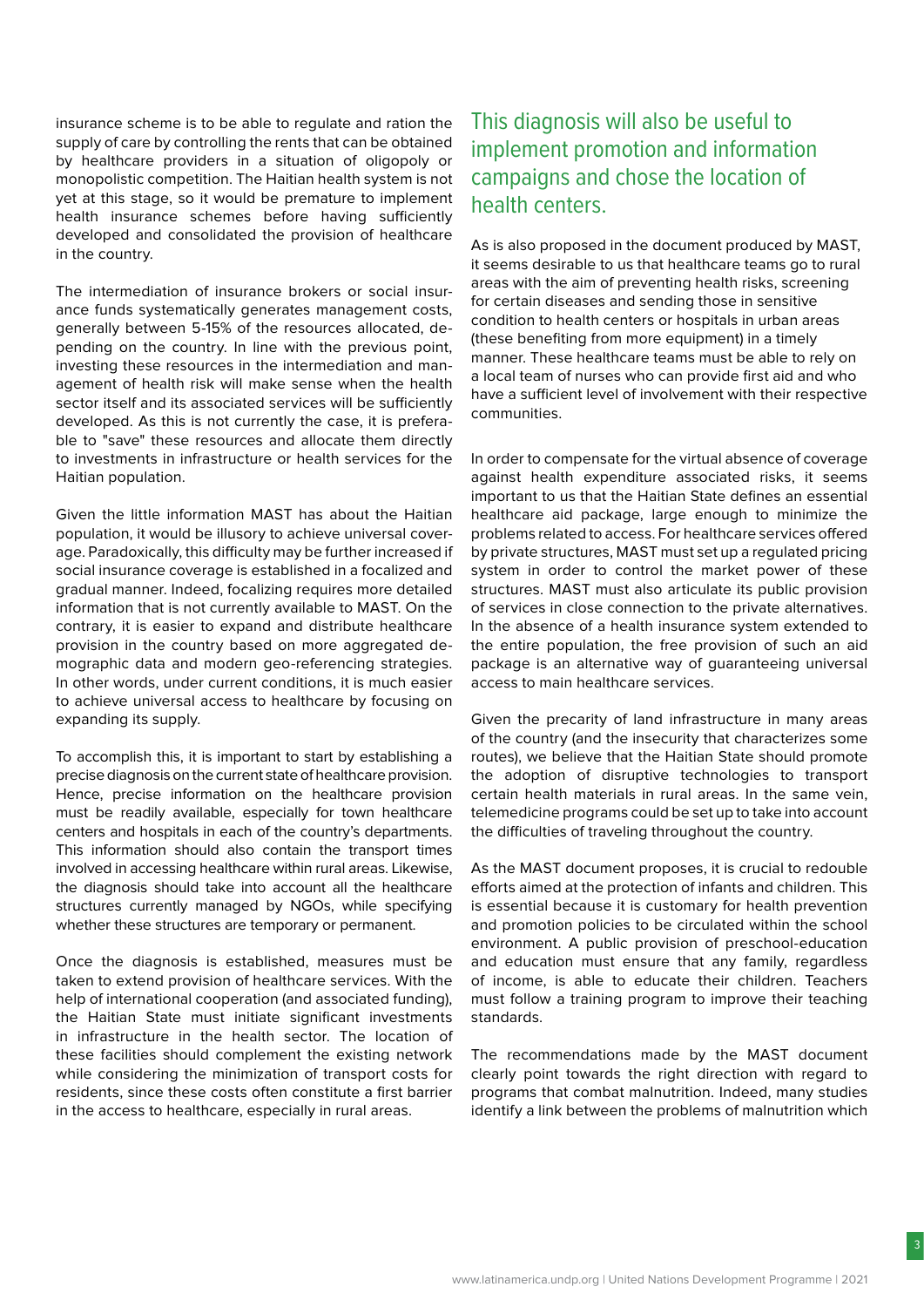arose in childhood and the deficiencies in the productivity of workers. At this level, there are doubts concerning the capacity of the Haitian State to carry out a properly focalized social policy given the little administrative information it currently has. Social programs that focus on infancy and childhood can provide an effective support to ensure a balanced diet for young people, and therefore prevent health problems in adulthood.

It is crucial for MAST to improve and complement the administrative data of SIMAST. In relation to the aforementioned proposals, we suggest that the programmed census be the opportunity to complete the SIMAST database. In the meantime, georeferencing policies could be employed to determine the locations of health centers and hospitals that should complement the existing public supply.

Public hospitals and health centers to be set up in rural areas should be subject to co-governance between MAST officials and representatives of local communities. This co-governance is a relatively effective way to prevent corruption strategies on the part of local actors or MAST officials.

The document prepared by MAST offers interesting proposals for a social assistance policy that is contingent on the occurrence of natural disasters. Nevertheless, it would be necessary for the Haitian State to make explicit a real risk management policy, including the disposition of financial reserves which are exclusively intended for social assistance initiatives in the event of natural disasters. In order to protect the destination and proper use of these reserves, the parameters on what constitutes a natural disaster must be mandated by international community guidelines.

Finally, given the cost of any social protection policy, it is important for the Haitian State to consolidate its the productive layout. First of all, it seems important to us to remember that no social protection mechanism will be balanced on a budget with the level of informality that characterizes the Haitian economy. It is therefore essential that the Haitian government proposes a structural tax reform that encourages existing informal businesses towards formalization. Moreover, the Haitian State must imperatively increase the capacities of its productive apparatus if it wants to be able to sustainably finance a system of protection and social assistance that responds to the challenges in terms of poverty reduction. Without an industrial policy that promotes and protects certain sectors from unfair competition from outside, the Haitian economy will always be dependent on international aid and remittances sent by the diaspora. Currently, remittances sent by the diaspora are almost exclusively intended for assistance and do not finance productive activities in Haiti. In this regard, it would be interesting for the international community to try to create the appropriate financial structures that would give guarantees to the diaspora in order to direct the capital sent to productive sectors.

# References

Arreté nº102, 2020, Journal Officiel de la République d'Haïti.

Country Report, Haiti, 2020, Economist Intelligence Unit.

Herrera J., Lamaute-Brisson N., Milbin D., Roubaud F., Saint-Macary C., Torelli C., Zanuso C., 2014., L'Évolution des conditions de vie en Haïti entre 2007 et 2012. La réplique sociale du séisme, Port-au-Prince, Paris, IHSI, IRD, DIAL, Nopoor, ANR, 152 p.

MAST, 2019., Politique nationale de protection et promotion sociales.